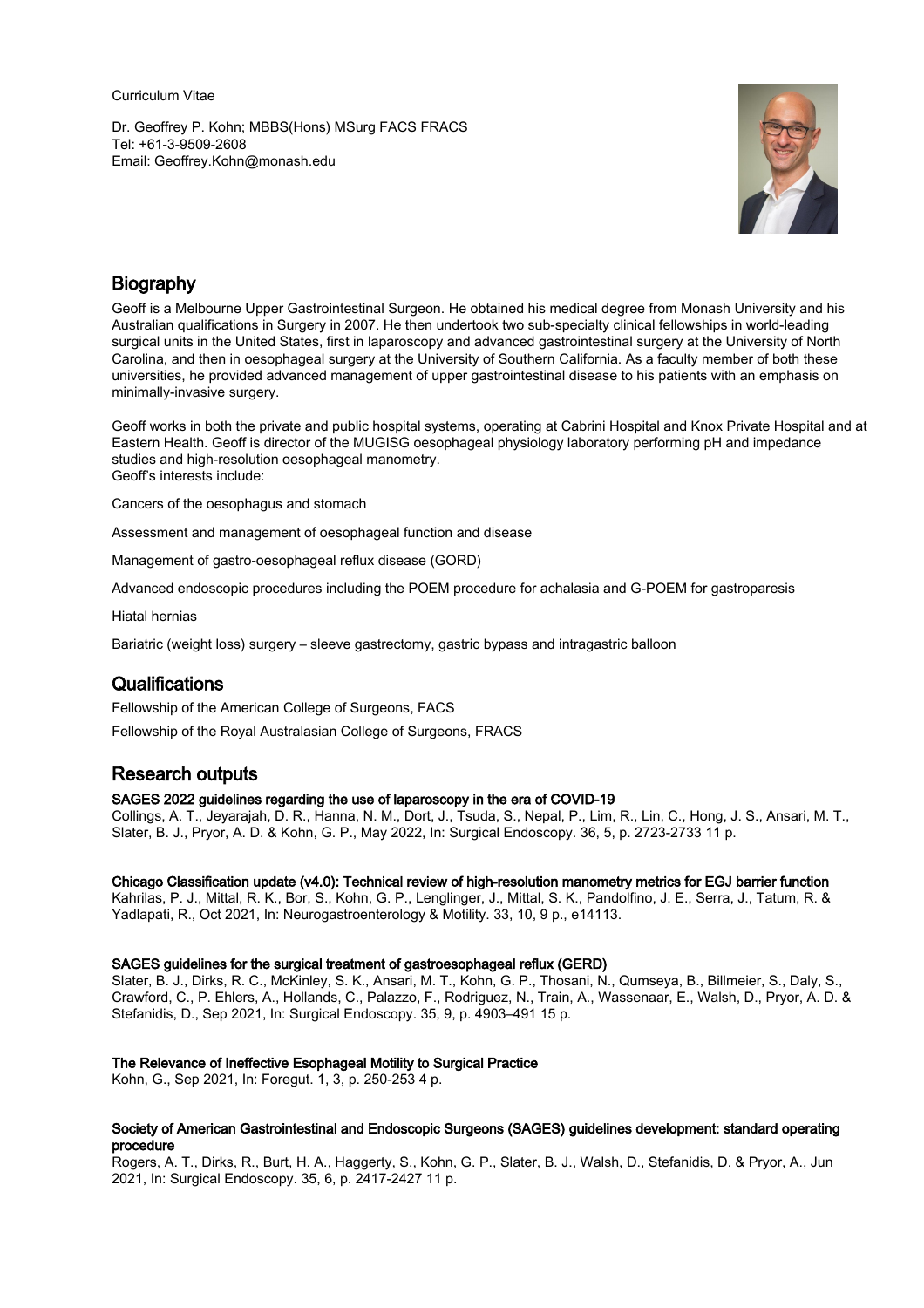## Is peroral endoscopic myotomy (POEM) more effective than pneumatic dilation and Heller myotomy? A systematic review and meta-analysis

Dirks, R. C., Kohn, G. P., Slater, B., Whiteside, J., Rodriguez, N. A., Docimo, S., Pryor, A., Stefanidis, D. & on behalf of the SAGES guidelines committee, May 2021, In: Surgical Endoscopy. 35, 5, p. 1949-1962 14 p.

## SAGES guidelines for the use of peroral endoscopic myotomy (POEM) for the treatment of achalasia

Kohn, G. P., Dirks, R. C., Ansari, M. T., Clay, J., Dunst, C. M., Lundell, L., Marks, J. M., Molena, D., Rooker, C., Saxena, P., Swanstrom, L., Wong, R. K., Pryor, A. D. & Stefanidis, D., May 2021, In: Surgical Endoscopy. 35, 5, p. 1931-1948 18 p.

#### SAGES guidelines: an appraisal of their quality and value by SAGES members

Dirks, R. C., Walsh, D., Haggerty, S., Kohn, G. P., Pryor, A. & Stefanidis, D., Apr 2021, In: Surgical Endoscopy. 35, 4, p. 1493-1499 7 p.

#### Minimally invasive surgery: hiatal hernia repair—a narrative review

Hua, L. & Kohn, G. P., 23 Feb 2021, (Accepted/In press) In: Annals of Esophagus. 0, 0, 11 p.

# Esophageal motility disorders on high-resolution manometry: Chicago classification version 4.0 $^\copyright$

Yadlapati, R., Kahrilas, P. J., Fox, M. R., Bredenoord, A. J., Prakash Gyawali, C., Roman, S., Babaei, A., Mittal, R. K., Rommel, N., Savarino, E., Sifrim, D., Smout, A., Vaezi, M. F., Zerbib, F., Akiyama, J., Bhatia, S., Bor, S., Carlson, D. A., Chen, J. W., Cisternas, D. & 32 others, Cock, C., Coss-Adame, E., de Bortoli, N., Defilippi, C., Fass, R., Ghoshal, U. C., Gonlachanvit, S., Hani, A., Hebbard, G. S., Wook Jung, K., Katz, P., Katzka, D. A., Khan, A., Kohn, G. P., Lazarescu, A., Lengliner, J., Mittal, S. K., Omari, T., Park, M. I., Penagini, R., Pohl, D., Richter, J. E., Serra, J., Sweis, R., Tack, J., Tatum, R. P., Tutuian, R., Vela, M. F., Wong, R. K., Wu, J. C., Xiao, Y. & Pandolfino, J. E., Jan 2021, In: Neurogastroenterology & Motility. 33, 1, 21 p., e14058.

#### Esophageal Emergencies: Emergency Management of Paraesophageal Hernias and Esophageal Perforations

Kohn, G. P., Aug 2020, Surgical Decision Making in Acute Care Surgery. Davis, K. & Coimbra, R. (eds.). United States: Thieme Publishing Group

#### Peroral endoscopic myotomy for achalasia-a review

Kohn, G., Sep 2019, In: Annals of Laparoscopic and Endoscopic Surgery. 4, 89, 9 p., UNSP 89.

#### pH and Impedance Evaluation of the Esophagus

Kohn, G. P., 2019, Shackelford's Surgery of the Alimentary Tract . Yeo, C. J. (ed.). 8th ed. United States: Elsevier, Vol. 1. p. 129-140 12 p.

#### Is peroral endoscopic myotomy (POEM) ready to replace laparoscopic Heller's myotomy for achalasia?—comments on recent systematic review

Kohn, G. P., 29 Jan 2018, In: Annals of Laparoscopic and Endoscopic Surgery. 3, 1, 3 p., 8.

#### Preoperative Diagnsotic Workup for GERD and Hiatal Hernia: An Evidence and Experience-Based Approach

Kohn, G. P., 2018, Hiatal Hernia Surgery: An Evidence Based Approach. Memon, M. A. (ed.). Cham Switzerland: Springer , p. 51-72 22 p.

#### Novel association of achalasia with hereditary sensory and motor neuropathy with sensorineural deafness

Asthana, A. K., Lubel, J. S. & Kohn, G. P., 1 Aug 2016, In: Diseases of the Esophagus. 29, 6, p. 691-694 4 p.

#### Guidelines for the management of hiatal hernia

Kohn, G. P., Price, R. R., DeMeester, S. R., Zehetner, J., Muensterer, O. J., Awad, Z., Mittal, S. K., Richardson, W. S., Stefanidis, D. & Fanelli, R. D., 2013, In: Surgical Endoscopy. 27, 12, p. 4409 - 4428 20 p.

### Central venous line placement prior to gastric bypass improves operating room efficiency

Overby, D. W., Kohn, G. P., Colton, K. J., Stavas, J. M., Dixon, R. G., Passannante, A. & Farrell, T. M., 8 Jul 2012, In: International Scholarly Research Notices. 2012, 5 p., 816871.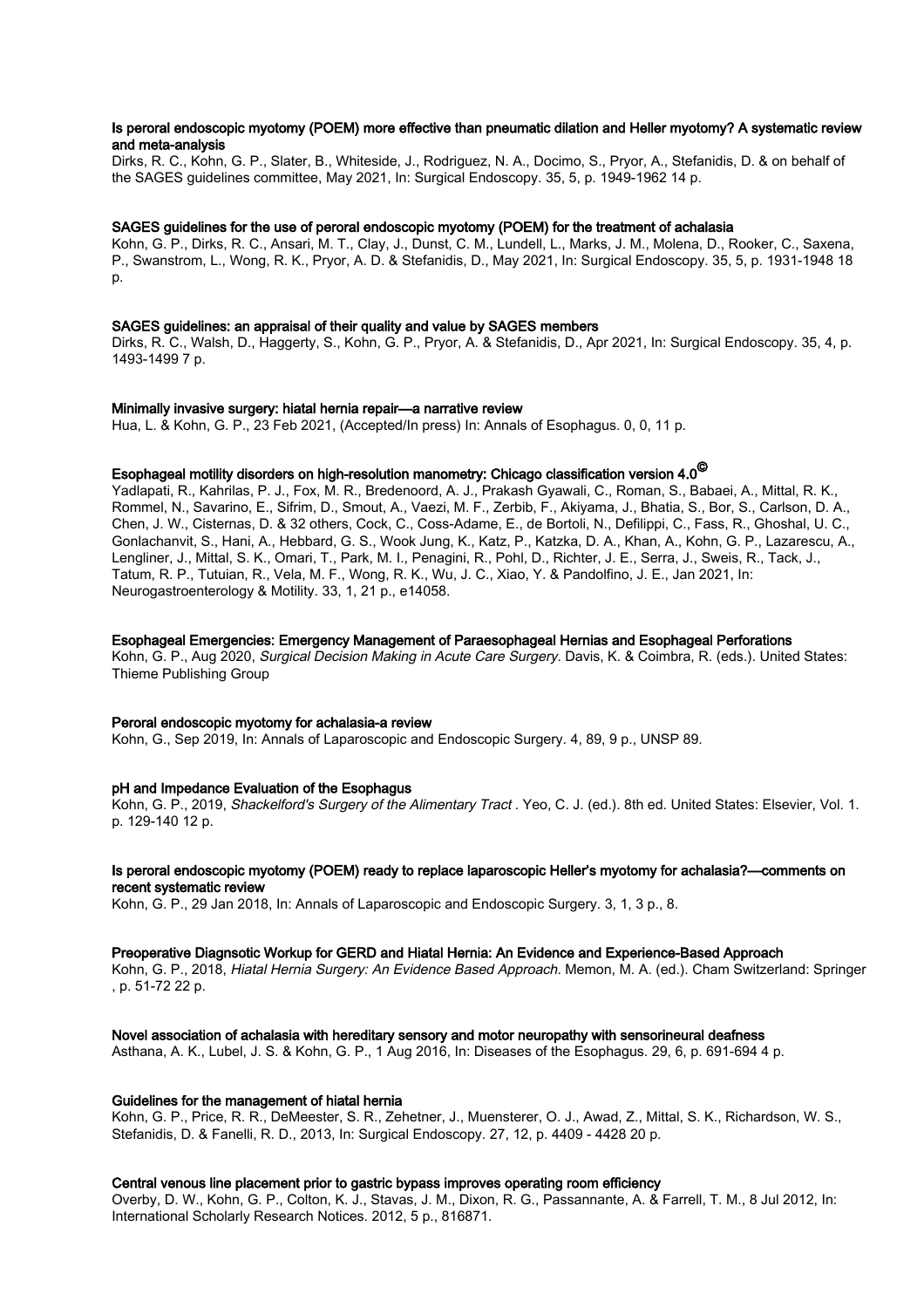#### SAGES guidelines for the surgical treatment of esophageal achalasia

Stefanidis, D., Richardson, W., Farrell, T. M., Kohn, G. P., Augenstein, V. & Fanelli, R. D., Feb 2012, In: Surgical Endoscopy. 26, 2, p. 296-311 16 p.

#### Laparoscopic management of gastric band erosions: a 10-year series of 49 cases

Kohn, G. P., Hansen, C. A., Gilhome, R. W., McHenry, R. C., Spilias, D. C. & Hensman, C., 2012, In: Surgical Endoscopy. 26, 2, p. 541 - 545 5 p.

#### Treatment options and outcomes for celiac artery compression syndrome

Kohn, G. P., Bitar, R. S., Farber, M. A., Marston, W. A., Overby, D. W. & Farrell, T. M., Dec 2011, In: Surgical Innovation. 18, 4, p. 338-343 6 p.

#### SAGES Evidence-Based Guidelines for Surgical Treatment of Gastroesophageal Reflux Disease

Stefanidis, D., Hope, W. W., Kohn, G. P., Reardon, P. R., Richardson, W. S. & Fanelli, R. D., 28 Oct 2011, In: Revista Portuguesa de Cirurgia. 18, p. 35-37 3 p.

#### Guidelines for surgical treatment of gastroesophageal reflux disease

Stefanidis, D., Hope, W. W., Kohn, G. P., Reardon, P. R., Richardson, W. S. & Fanelli, R. D., Nov 2010, In: Surgical Endoscopy. 24, 11, p. 2647-2669 23 p.

#### **Reply**

Kohn, G. P., Galanko, J. A. & Farrell, T. M., Nov 2010, In: Journal of the American College of Surgeons. 211, 5, p. 688- 689 2 p.

## High Case Volumes and Surgical Fellowships Are Associated with Improved Outcomes for Bariatric Surgery Patients: A Justification of Current Credentialing Initiatives for Practice and Training

Kohn, G. P., Galanko, J. A., Overby, D. W. & Farrell, T. M., Jun 2010, In: Journal of the American College of Surgeons. 210, 6, p. 909-918 10 p.

### Low Correlation between Subjective and Objective Measures of Knowledge on Surgery Clerkships

Farrell, T. M., Kohn, G. P., Owen, S. M., Meyers, M. O., Stewart, R. A. & Meyer, A. A., May 2010, In: Journal of the American College of Surgeons. 210, 5, p. 680-683 4 p.

#### Effective Endoscope for Endoscopic Retrograde Cholangiopancreatography in Patients with Roux-en-Y Anastomosis: A Single-, Double-, or" Short" Double-Balloon Enteroscope? Reply

Dellon, E. S., Kohn, G. P., Morgan, D. R. & Grimm, I. S., Mar 2010, In: Digestive Diseases and Sciences. 55, 3, p. 875 1 p.

#### Proximal Esophageal pH Monitoring: Improved Definition of Normal Values and Determination of a Composite pH Score

Ayazi, S., Hagen, J. A., Zehetner, J., Oezcelik, A., Abate, E., Kohn, G. P., Sohn, H. J., Lipham, J. C., DeMeester, S. R. & DeMeester, T. R., Mar 2010, In: Journal of the American College of Surgeons. 210, 3, p. 345-350 6 p.

#### The effect of surgical volume and the provision of residency and fellowship training on complications of major hepatic resection

Kohn, G. P. & Nikfarjam, M., 2010, In: Journal of Gastrointestinal Surgery. 14, 12, p. 1981 - 1989 9 p.

#### Laparoscopic robot-assisted completion cholecystectomy: A report of three cases

Kohn, G. P. & Martinie, J. B., Dec 2009, In: International Journal of Medical Robotics and Computer Assisted Surgery. 5, 4 , p. 406-409 4 p.

#### Prevalence of thrombophilias in patients presenting for bariatric surgery

Overby, D. W., Kohn, G. P., Cahan, M. A., Galanko, J. A., Colton, K., Moll, S. & Farrell, T. M., Sep 2009, In: Obesity Surgery. 19, 9, p. 1278-1285 8 p.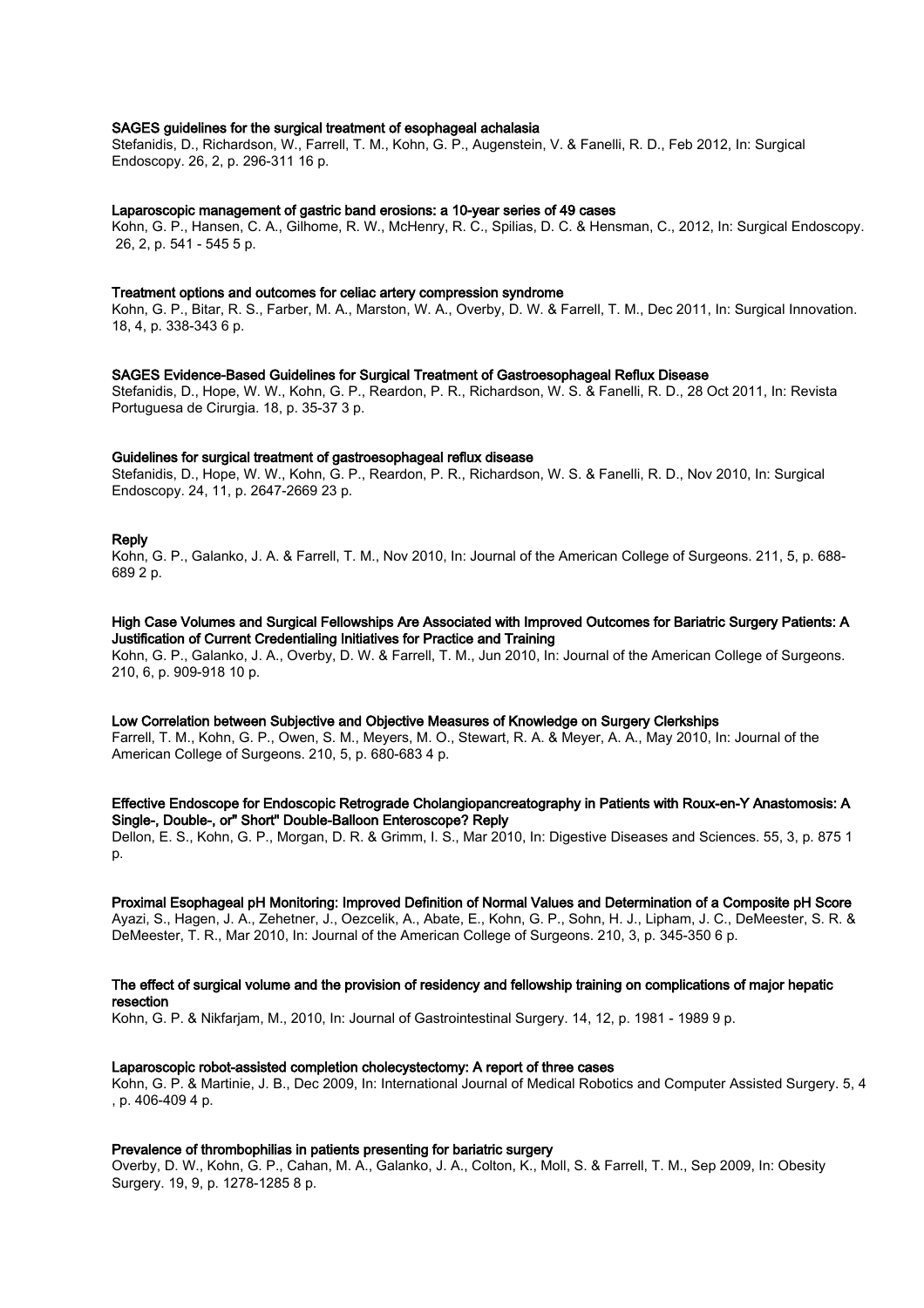### Endoscopic retrograde cholangiopancreatography with single-balloon enteroscopy Is feasible in patients with a prior Rouxen-Y anastomosis

Dellon, E. S., Kohn, G. P., Morgan, D. R. & Grimm, I. S., Aug 2009, In: Digestive Diseases and Sciences. 54, 8, p. 1798- 1803 6 p.

### Recent trends in bariatric surgery case volume in the United States

Kohn, G. P., Galanko, J. A., Overby, D. W. & Farrell, T. M., Aug 2009, In: Surgery. 146, 2, p. 375-380 6 p.

#### The impact of socioeconomic factors on patient preparation for bariatric surgery

Balduf, L. M., Kohn, G. P., Galanko, J. A. & Farrell, T. M., Aug 2009, In: Obesity Surgery. 19, 8, p. 1089-1095 7 p.

#### Clinical application of laparoscopic bariatric surgery: An evidence-based review

Farrell, T. M., Haggerty, S. P., Overby, D. W., Kohn, G. P., Richardson, W. S. & Fanelli, R. D., May 2009, In: Surgical Endoscopy. 23, 5, p. 930-949 20 p.

#### Risk-group targeted inferior vena cava filter placement in gastric bypass patients

Overby, D. W., Kohn, G. P., Cahan, M. A., Dixon, R. G., Stavas, J. M., Moll, S., Burke, C. T., Colton, K. J. & Farrell, T. M., Apr 2009, In: Obesity Surgery. 19, 4, p. 451-455 5 p.

#### National trends in esophageal surgery-are outcomes as good as we believe?

Kohn, G. P., Galanko, J. A., Meyers, M. O., Feins, R. H. & Farrell, T. M., 2009, In: Journal of Gastrointestinal Surgery. 13, 11, p. 1900-1912 13 p.

#### Robotic choledochojejunostomy with intracorporeal Roux limb construction

Kohn, G. P., Overby, D. W. & Martinie, J. B., Sep 2008, In: International Journal of Medical Robotics and Computer Assisted Surgery. 4, 3, p. 263-267 5 p.

## Endoscopic management of recurrent primary bile duct stones

Kohn, G. P., Hassen, A. S., Banting, S. W., Mackay, S. & Cade, R. J., Jul 2008, In: ANZ Journal of Surgery. 78, 7, p. 579- 582 4 p.

#### RELATIONSHIP BETWEEN CARDIAC TROPONIN-I LEVELS AND THE NEED FOR CORONARY ARTERY REVASCULARISATION PROCEDURES IN PATIENTS AT HIGH RISK OF CORONARY ARTERY DISEASE

Kohn, G., May 2002, In: ANZ Journal of Surgery. 72, S1, p. A18 1 p.

# Prizes

SAGES International Ambassador Award Kohn, Geoffrey (Recipient), 2014

## SAGES Best Fellow's Research Paper

Kohn, Geoffrey (Recipient), 2009

## SSAT Clinical Science Plenary Presentation Winner

Kohn, Geoffrey (Recipient), 2009

## D.S. Rosengarten Surgical Trainee Research Prize

Kohn, Geoffrey (Recipient), 2001

## Australian Orthopaedic Association Prize

Kohn, Geoffrey (Recipient), 1997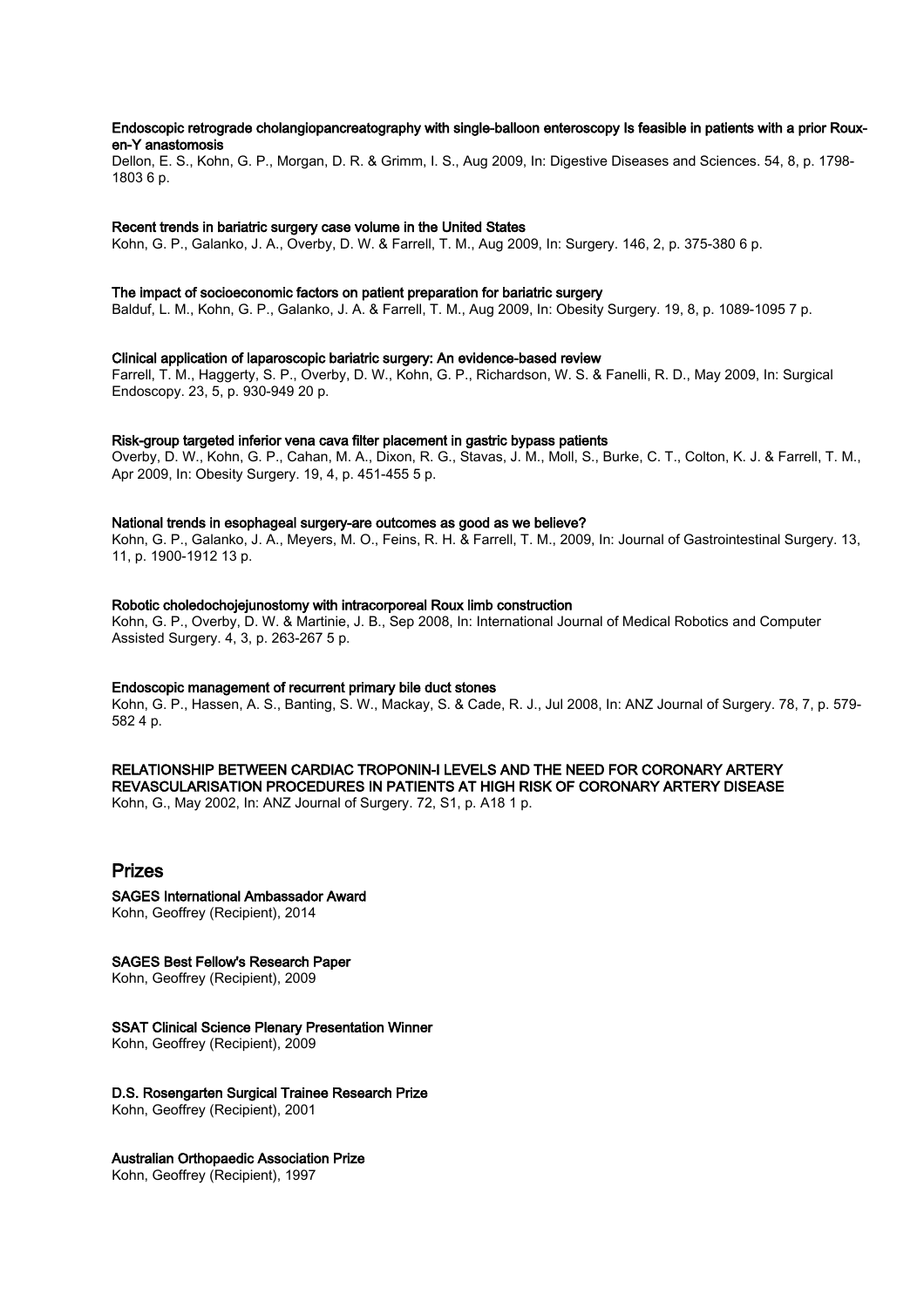## Box Hill Hospital Prize in Medicine

Kohn, Geoffrey (Recipient), 1997

## Robert Power Scholarship in Surgery

Kohn, Geoffrey (Recipient), 1997

# Press/Media

Incision-free surgery Geoffrey Kohn 1/05/20 1 item of Media coverage

## Implementing an Evidence-based Approach to Selection of Type of Laparoscopic Bariatric Surgery

Geoffrey Kohn 14/07/09 1 Media contribution

## International Medical Graduates and the Surgical Fellowship: A Guide for Program Directors and Prospective Fellows

Geoffrey Kohn 23/09/08 1 Media contribution

## Knox Private Hospital surgeon Geoff Kohn performs peroral endoscopic myotomy

Geoffrey Kohn 20/09/16 1 item of Media coverage

## Academic positions

## ADJUNCT SENIOR LECTURER

Eastern Health Clinical School MONASH UNIVERSITY 31 Dec 2020 → present

## President

Australasian Neurogastroenterology and Motility Association Australia 1 Jan 2018 → 1 Jan 2020

## Guideline Committee Co-chair

Society of American Gastrointestinal and Endoscopic Surgeons United States of America 1 Jan 2017 → present

## **Secretary**

Australasian Neurogastroenterology and Motility Association Australia 1 Jan 2016 → 1 Jan 2018

## Thoracic / Foregut Fellow

University of Southern California Los Angeles, United States of America